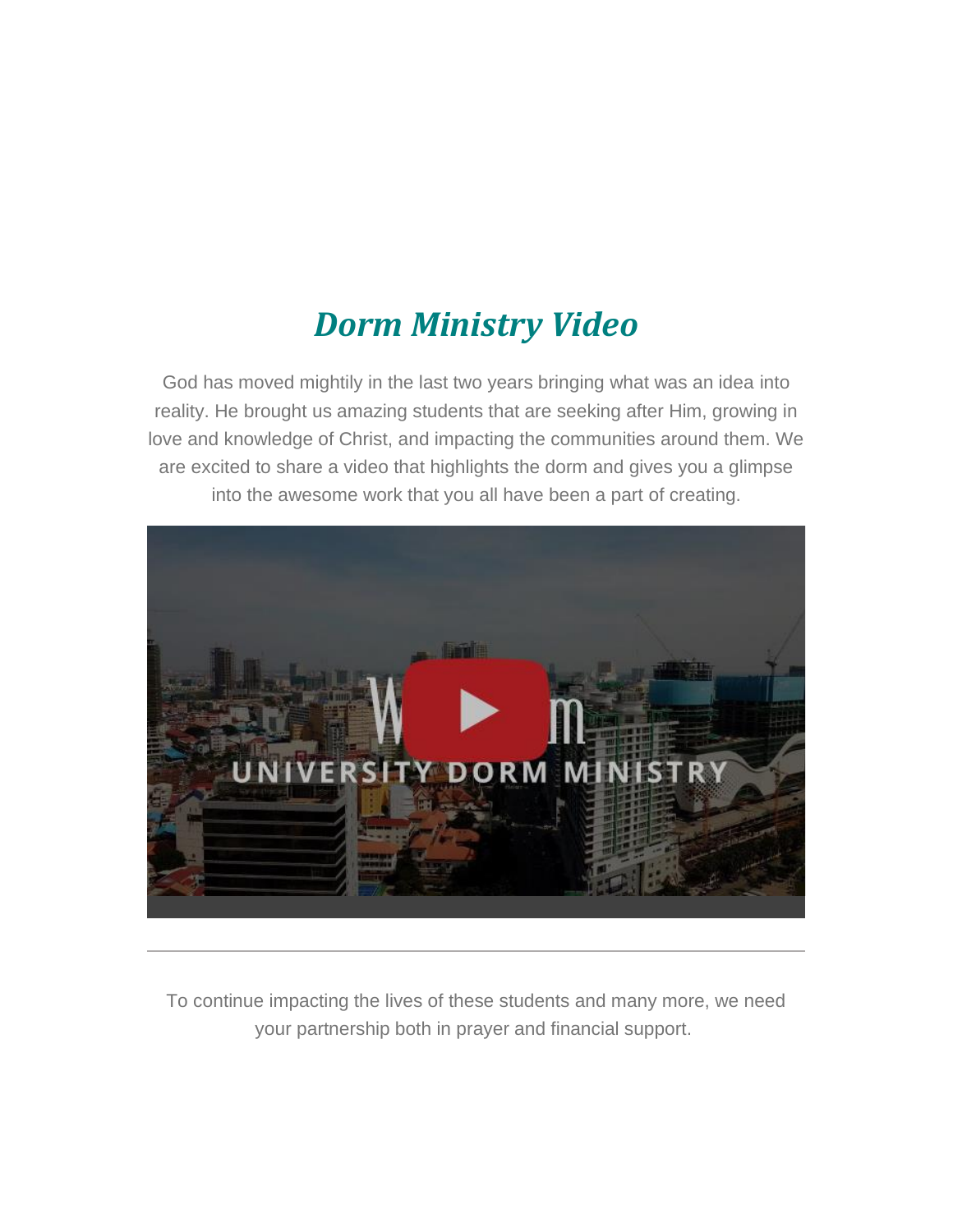- Prayer is critical to sustaining the ministry and our family. Pray for the students, leaders, and ministry that honors the Lord each day.
- Financial Support enables us to minister to the students and fulfill a need here in Phnom Penh. Pray for the needed financial support to close the current gap of **\$1,500 / month.** Pray and consider how you can be a part of this ministry by giving personally, sharing with your church, or others you know with a mission's heart.

#### **To support the World Team University Dorm Project (#44024), click on the link below to be directed to the WT giving page.**

### **Give [Through](https://facebook.us12.list-manage.com/track/click?u=f924f7e62f4f77522ccd7fb33&id=c54189d9cb&e=e5614c1ad8) World Team**

## *Summer Schedule*

We will be on the move this summer hoping to connect and visit with many of you. Here is where you can find us:

- May 29th Millington Baptist Church Basking Ridge, NJ
- June 14th Marsh Corner Community Church Methuen, MA
- June 19th Warrington Fellowship Church Warrington, PA
- June 26th Davisville Church South Hampton, PA
- June 26th Palisades Church Ottsville, PA
- July 10th Christ the Rock Menasha, WI
- July 24th Church of the Open Door Fort Washington, PA

Mark your calendars now. We truly want to connect with as many people as we can while we are in the States to share how God is being glorified in Cambodia.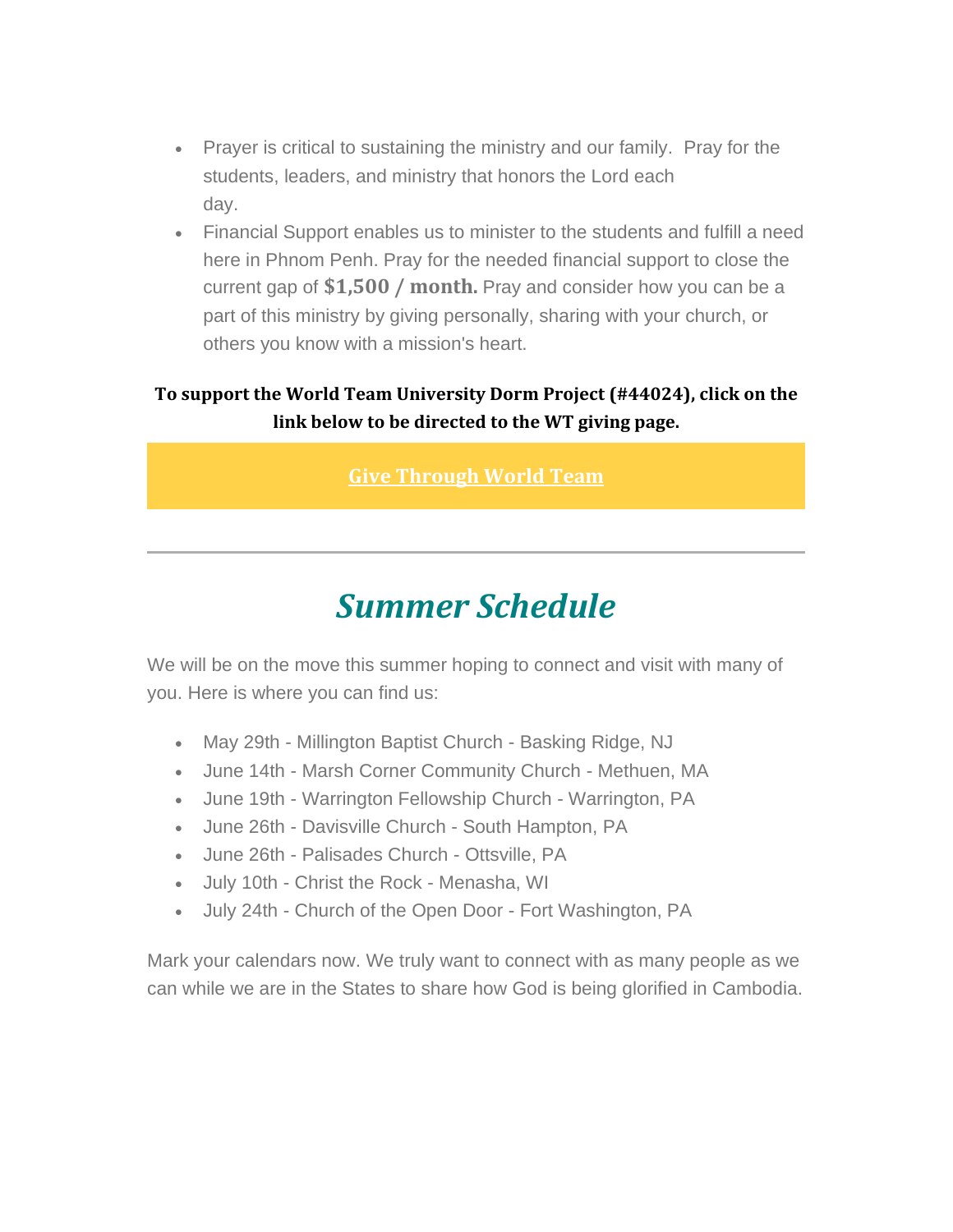

# **World Team**